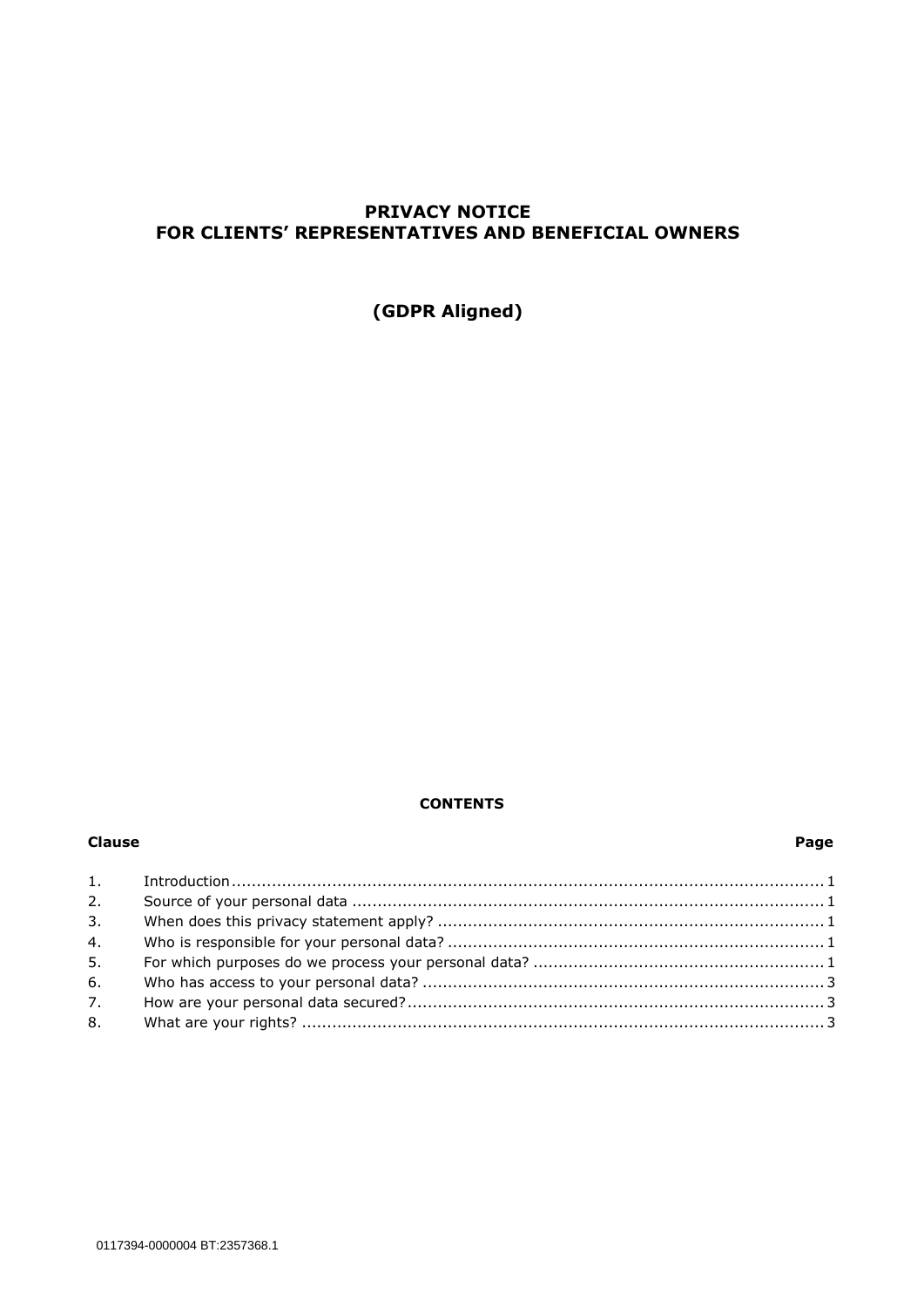

# **1. INTRODUCTION**

This is Trust Pay's Privacy Notice under Art. 14 of the GDPR for Client's representatives and beneficial owners. If you are a Client's representative or a beneficial owner, this Privacy Notice provides you with information on the processing of personal data by Trust Pay (**Trust Pay** or **we**).

### **2. SOURCE OF YOUR PERSONAL DATA**

We received your personal data from the person acting on behalf your company, our contractual party (**Client**).

# **3. WHEN DOES THIS PRIVACY STATEMENT APPLY?**

This Privacy Notice is applicable to Trust Pay's processing of all personal data of its Clients' beneficial owners, representatives and persons authorised by these representatives. When a Client enters into a contractual agreement with Trust Pay, it is required, as part of concluding the contract, to provide us with some personal data of its representatives and, in some cases, of its ultimate beneficial owners.

# **4. WHO IS RESPONSIBLE FOR YOUR PERSONAL DATA?**

Trust Pay is the controller of the processing of all personal data that fall within the scope of this Privacy Notice. This Privacy Notice indicates what personal data are processed by Trust Pay and for what purpose, and to which persons or entities the data will or may be provided.

Trust Pay resides at:

Za kasárňou 315/1 Bratislava 831 03 Slovak Republic

#### **5. FOR WHICH PURPOSES DO WE PROCESS YOUR PERSONAL DATA?**

The personal information that we process can be divided into two categories:

# **(a) To comply with legally required assessments under the Slovak Anti-money laundering law**

#### (i) **What does this purpose entail?**

In some cases, Trust Pay processes Clients' representatives and beneficial owners' personal data to comply with laws and regulations on anti-money laundering.

To comply with the relevant laws and regulations, we may need to disclose your personal data to government institutions, supervisory authorities, banks and our providers.

#### (ii) **On what legal grounds do we process personal data for this purpose?**

The basis for processing your personal data is Trust Pay's legal obligation entailed in the Slovak Act No. 297/2008 Coll. on the Prevention of Legalization of Proceeds of Criminal Activity and Terrorist Financing and on Amendments and Supplements to Certain Acts as amended by Acts Nos. 445/2008 and 186/2009.

1

#### (iii) **Which personal data do we process for this purpose?**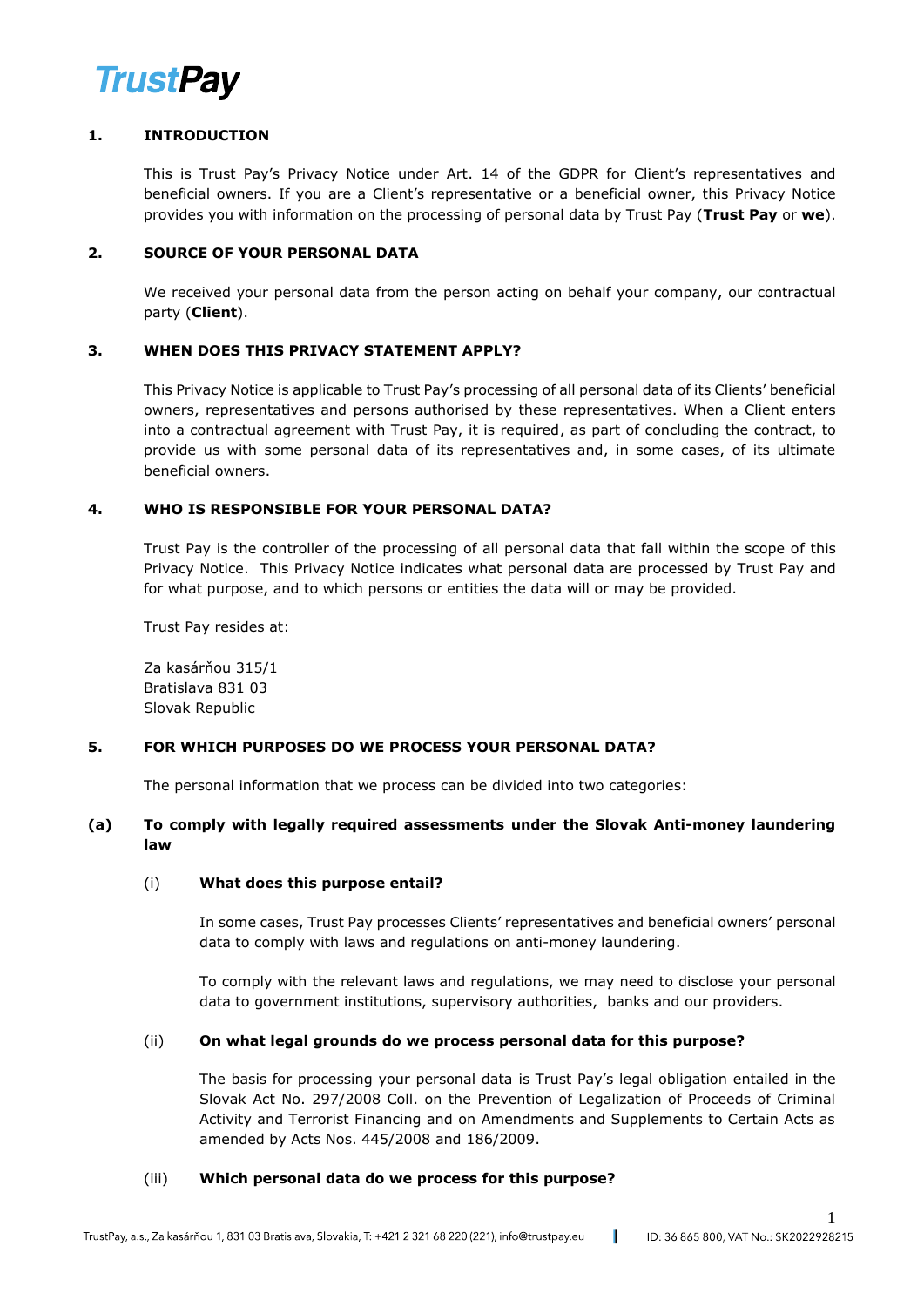

For this purpose, if you are a Client's representative, we collect:

- basic identification information such as name, surname, title, address of residence, date of birth, personal No., and contact information like phone No., email address, identity document (ID) and utility bills;
- Identity verification video.
- Number of Client's bank accounts at your disposal and related information (i.e. information regarding the persons entitled to deal with the account);
- Business licences, their extent and validity (if applicable); and
- Previous political/public functions in case you, as a Client's representative, still hold that function or were released from the function within the past year.

If you are a Client's ultimate beneficial owner, we also collect information regarding your identity and address (if applicable).

#### (iv) **For what period do we retain your personal data for this purpose?**

For this purpose, your personal data will be retained for the period required by the antimoney laundering law. After the purpose for retention under this section is served, your personal data will be deleted from our systems.

#### **(b) For the conclusion and execution of agreements with Clients**

#### (i) **What does this purpose entail?**

When a Client enters into a contractual relationship with us, we process your personal data for administrative purposes such as sending invoices and making payments and contacting you concerning specific Trust Pay service. Trust Pay will process your personal data to further execute our agreement, including for the delivery of customer services.

#### (ii) **On what legal ground do we process personal data for this purpose?**

The basis for processing your personal data is the performance of the contract with the Client you represent.

#### (iii) **Which personal data do we process for this purpose?**

For this purpose, we process your contact details, i.e. address and email address and personal details, i.e. your name and date of birth.

#### (iv) **For what period do we retain your personal data for this purpose?**

For this purpose, your personal data will be retained for the duration of the contractual relationship. After this term, your personal data will be deleted from our systems. When the specific personal data are collected and processed for both purposes a) and b), these personal data are retained according to the purpose a).